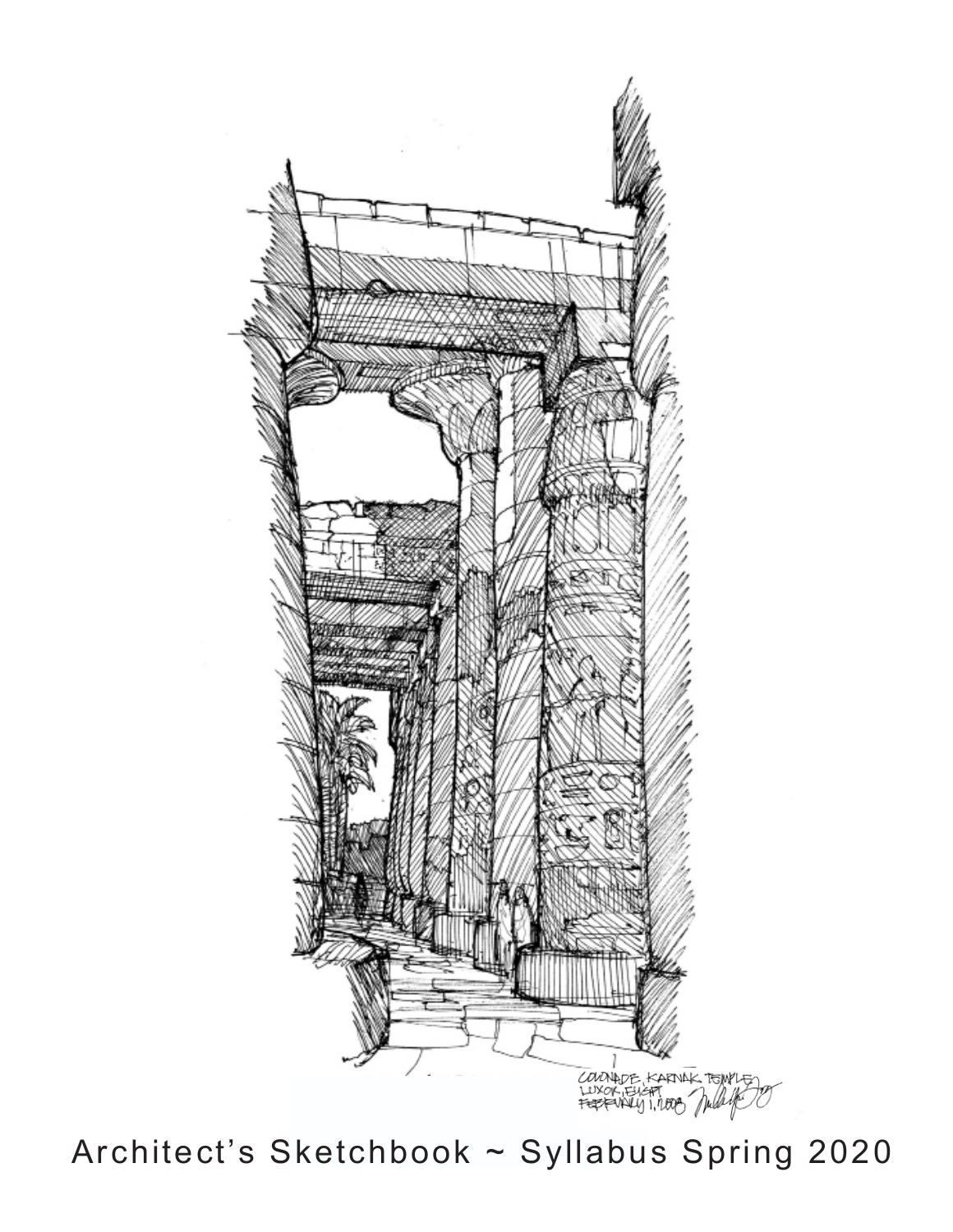# **THE ARCHITECT'S SKETCHBOOK Arch 220. Spring 2021. SYLLABUS**

Miller Fong. Architect, Instructor, USC SCHOOL OF ARCHITECTURE

### **PREFACE: To Sketch is to Think, Learn, and Grow**

When an architect is designing, he draws what he is thinking, the drawings/sketches are part of the creative process. However, when the Artist draws from life, they describe what they see and interpret in a personal way. The observer perceives the subject through the artist's eye and interpretation. Drawing and sketching are vital to the design process of an Architect. At the conceptual level, sketching is a visually pre-meditates the first inkling of a design strategy. What you sketch is what you see "In your mind" Inspired by what you can visualize around you in the physical context, or what you for see, as you "Dream". The stimulation of the visual ideas around you, the "Building Block of Design" These blocks become "Visual Learning", growing the design. Architecture is a complex and hard to define, but when the "ideas" are stimulated and communicated through sketches.

Le Corbusier

#### **COURSE OBJECTIVES. A PRIMER FOR SKETCHING WHAT YOU SEE!**

How to graphically describe the physical world around you! The intention of this course is to enable students to develop a passion for sketching and the essential graphic skills to fulfill their aspirations. The ability to "to sketch what you see", "to understand what you see", and to "love what you see", underscores the fascination and beauty of the sketchbook and the visual curiosity of its author. It is the sketch that enters directly into the soul of the viewer, enabling them to see everyday things, hitherto never seen before! Sketching will enrich your ability to envision your surroundings quickly, and let you share your visions with others. Sketching is very personal and you will develop your own visual vocabulary as an expression of your interest and skills. In addition to the preliminary list of principles described, each class will have one overriding rule for sketching.

### **1. SEE, UNDERSTAND, ANALYZE & SKETCH!!!**

The hope is that you will develop a love for sketching, and quickly discover the pleasure and satisfaction that this reveal. You will be introduced to the fundamental and basic skills, but the single biggest factor in your success will be, continual practice, until your sketching ability becomes instinctive. Everywhere you go, everything you see, will become a potential candidate for your sketchbook. Your ability to sketch what you see, in place, or in your mind's eye, will be your personal passport and quickest way to communicate and share with others. This is not a class for artistic rendering or "flamboyant" illustration, although it is hoped that the class might serve as a foundation for further ambitious development.

The class will focus on introducing you to a disciplined approach to visually recording and sharing your world and the basic steps essential to achieving this! With the prolific use of digital computing and the abundance of sophisticated visual aid tools available, the "fundamentals of sketching" are not anticipated as a substitute, but as a parallel and highly personalized tool in your ability to develop and share your vision and graphic ideas with others.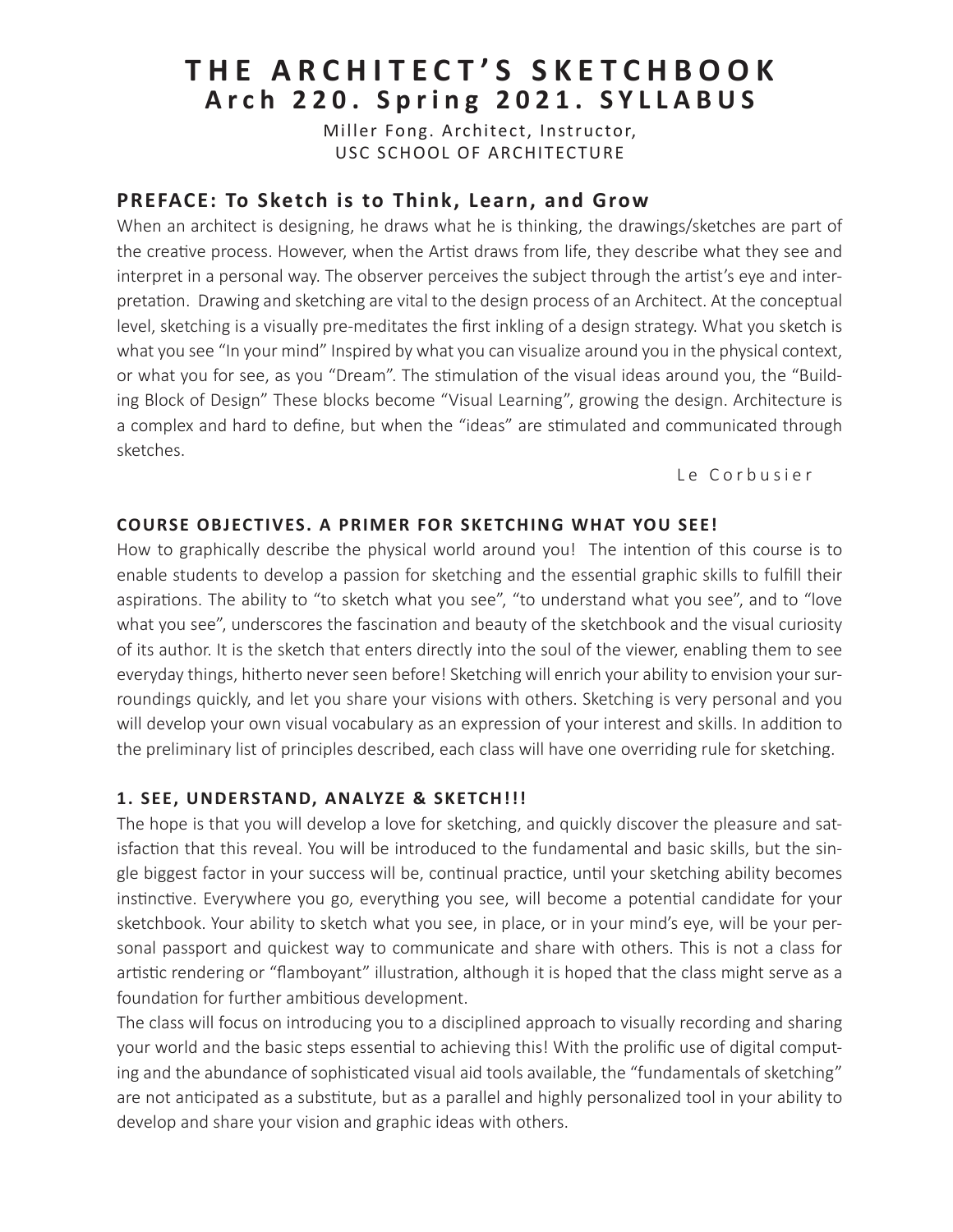# **2. THE RUDIMENTS OF SKETCHING, SEEING AND DESCRIBING THE WORLD AROUND YOU.**

Initially the quest is to understand your placement or position in relation to the object/subject, you are observing and describing. This is the landscape that surrounds you; your position in the larger context is critical. This might be introduced as a series of basic principles.

### **2.1. VISION, LARGE TOO SMALL**

Always look to the largest visual framework to describe your observation (see later discussion on limits of vision). Never start from a detail and work outward, otherwise the drawing will never close. Layout the larger frame of reference with attention to "Datums" Horizontal and Vertical, and sub-dividing Proportions. With this diagrammatic start and constant frame of reference, you can work inward, further sub-dividing and sub-dividing until you finally select the finished view you wish to develop in more detail. Now you can build the sketch with confidence that the larger "Frame of Reference" is visually anticipated.

### **2.2 IMPORTANCE OF DATUMS**

Presumes that everything you sketch is viewed from "Eye-Level;" i.e., the primary horizontal Datum in any sketch. Eye Level or Horizon line is critically important as the observer can immediately relate to this datum. It is along this datum that familiar objects appear, large or small, human figures, trees, etc. the size of which provides your first understanding of "Depth of Field", describing, Foreground,-- Middle ground,-- Distant ground. The size of these objects, all the same in shape and proportion provides the first clue as to how far or near from the viewer they are! The constant eye level (horizon) datum is what enables the 3rd party observer to relate to your sketch, to enter into your drawing, to see what you see! To understand your viewpoint, for example, a bird's eye view or worm's eye view of the context is unnatural and disturbing, unless you can explain the circumstance of this extraordinary high or low viewpoint! This is not to deny the relevance of these viewpoints, which are often used in analytical drawings where the sole purpose is to describe objects from above or below, to help explain their anatomy or disposition from a hitherto unforeseeable aspect.

### **2.3 SHAPE AND PROPORTIONS.**

Shape, Form & fundamental Proportions of familiar objects.

A. People, The human figure, the frame and the head.

B. The Shape & Structure of Trees, Leaves. Shrubs & Plants.

C. Platonic Forms, fundamentals of descriptive Geometry, i.e., Squares, Cubes, Triangles, Prisms, Conic forms, etc.

# **2.4 PERSPECTIVAL VISION.**

One point or parallel perspective. Where all lines on the same axis as the horizon line is parallel to each other. This only works when view is restrained within prescribed "Cone of Vision", otherwise lines begin to bend" toward horizon. (See rules of cone of vision and limits of view). One-point perspective enables you to accurately measure depth from "here to there." See details of how to establish measuring tools within a one- point perspective.

Two-point perspective and multiple point perspective construction.

Bending the picture plane! Concave and Convex images, "Fish–Eye" vision, constructing "Dioramas" or continuous perspective drawings.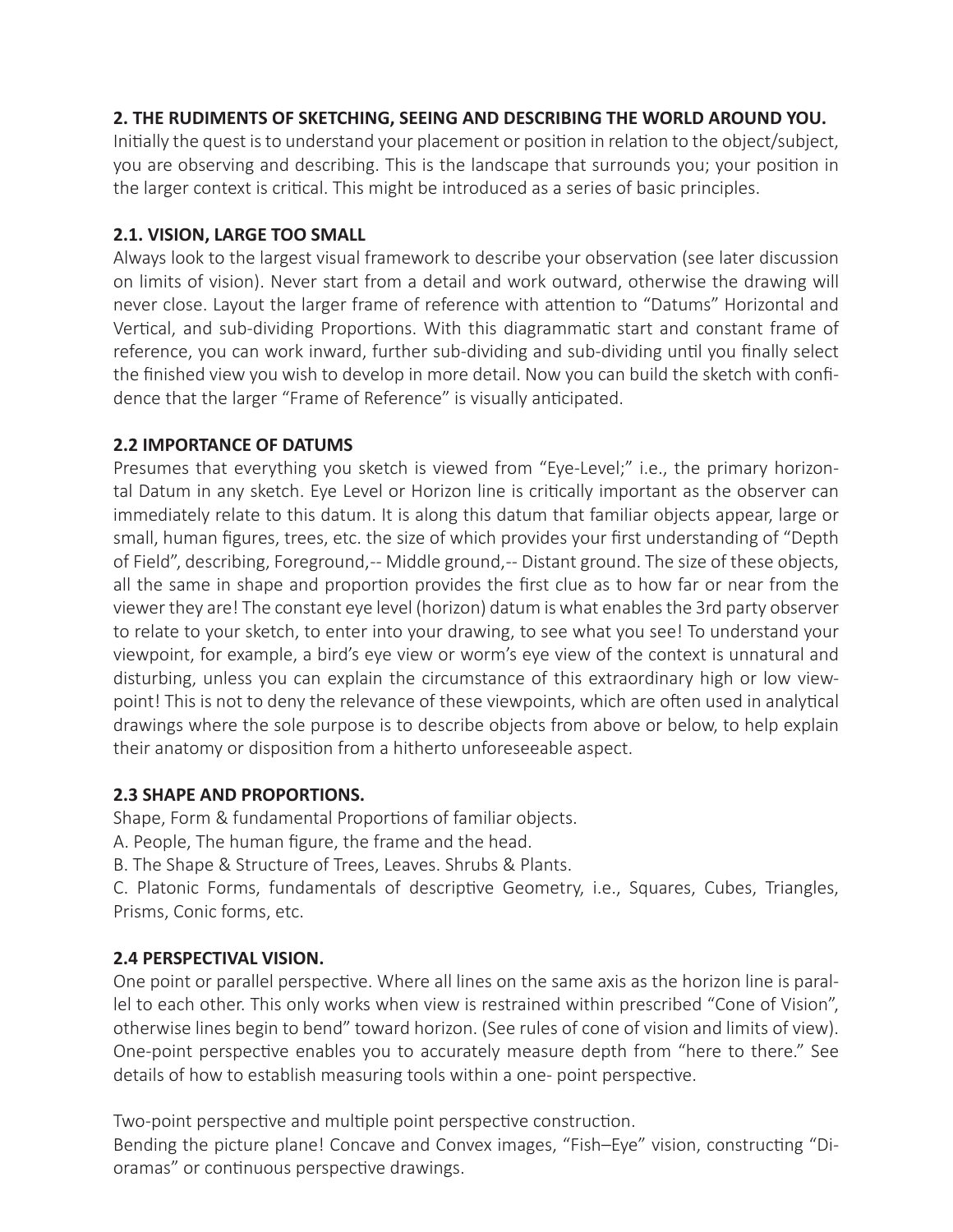# **2.5 SCIAGRAPHY. " The art of shadow casting."**

Using shade & shadow to describe shape and form. Shadow as the determinant of the source of light! Renaissance drawing, light from within, where light was always understood to be at the source of the picture! or, light from outside, beyond the picture frame, behind the viewer.Impact of shadow and shading on variable Materials and Surfaces, Brick, Stone, Marble, Glass, etc. Opaque, Transparent or Translucent. Smooth, polished, textured or contoured surfaces & reflections.

# **2.7 VISUAL MEMORY.**

Instant Imaging. Single line, continuous drawing, (pen does not leave paper).

Determination of critical shape and form, (see P3). Animation of shape! Thumbnail sketching! 10-minute, one minute, 30 second trees, single line portrait images, Shape of shadow as primary determinant of shape/form of object. Symbols and Icons. "Ink blots" Pools of color, leftover light, gaps within, "sparkle of light within shadow"

2.8 DRAWING, SKETCHING TECHNIQUES.

Ink drawing, single line, continuous "figure". Shape, form & proportion of iconic symbol and meaning. Light and shade drawing, ink sketching, density of collective lines, line direction, synonymous with source of light and direction of shadow, in correspondence with, or opposing directional forces of perspective, "dynamic drawing, visual drama! Drawings without visible line edges, watercolor wash techniques, depth of field. Sparkle of "light" from the paper untouched. The space in between.

# **3. LIST OF REQUIREMENTS**

Variable Media and Materials.

These are the tools for your portable laboratory

3.1 The Sketchbook: 9"X5" & 9"x12", CANSON hardcover with tear out pages (spiral bound). This is the equivalent of your diary or Journal. Everything you see of interest is documented in sketch, diagram and notation, either for future reference and further examination, or, as an imaged record of a moment in time. . Drafting/masking tape and Pins for presentation reviews should also be available at all times.

3.2 Ink Pens: Black ink cartridge pens are desirable and encouraged. "Schaeffer" or "Lamy" "Pelican" and "Pentel", all make relatively inexpensive fountain pens. (not oblique calligraphy nibs) Expensive Fountain pens like "Mont Blanc" are not required. Black, waterproof, ink will be the prevalent medium for sketching, simply because it is unforgiving and cannot easily be erased, Construction lines are part of the finished sketch, not erased as with pencil drawing. Visible construction lines, whilst not as visible as the final determined sketch lines, are, intriguing and provide a fascinating clue to the priority and construct of the sketch. Medium size, flexible nibs are preferred, this permits a variation in line weights and densities, simply by adjusting the pressure on the paper. (This is an asset not available when using roller ball pens), Ink cartridges can be easily refilled using a syringe and a bottle of black, waterproof, fountain pen ink, "Waterman" or equivalent. Like handwriting, ink sketching has a very unique personality, which should be encouraged. An ink sketch conveys the author's identity, this is important, and is made more difficult by pens with roller ball, fixed nibs, which have less weight variation & characteristic than Fountain pens. Alternative pens will be discussed, of which the "Pilot", roller ball, "Precise" V5 & V7 pens are readily available, in varying nib sizes. Ex Fine, Fine, Medium, Large. Also, the Uni-ball, deluxe, Micro, fine & extra fine provides a consistent nib.

3.3 Pencils: Black Graphite pencils, range, B, 2B. 4B. Do not use your mechanical pencil and/ or roller ball pens as your sketching pencil.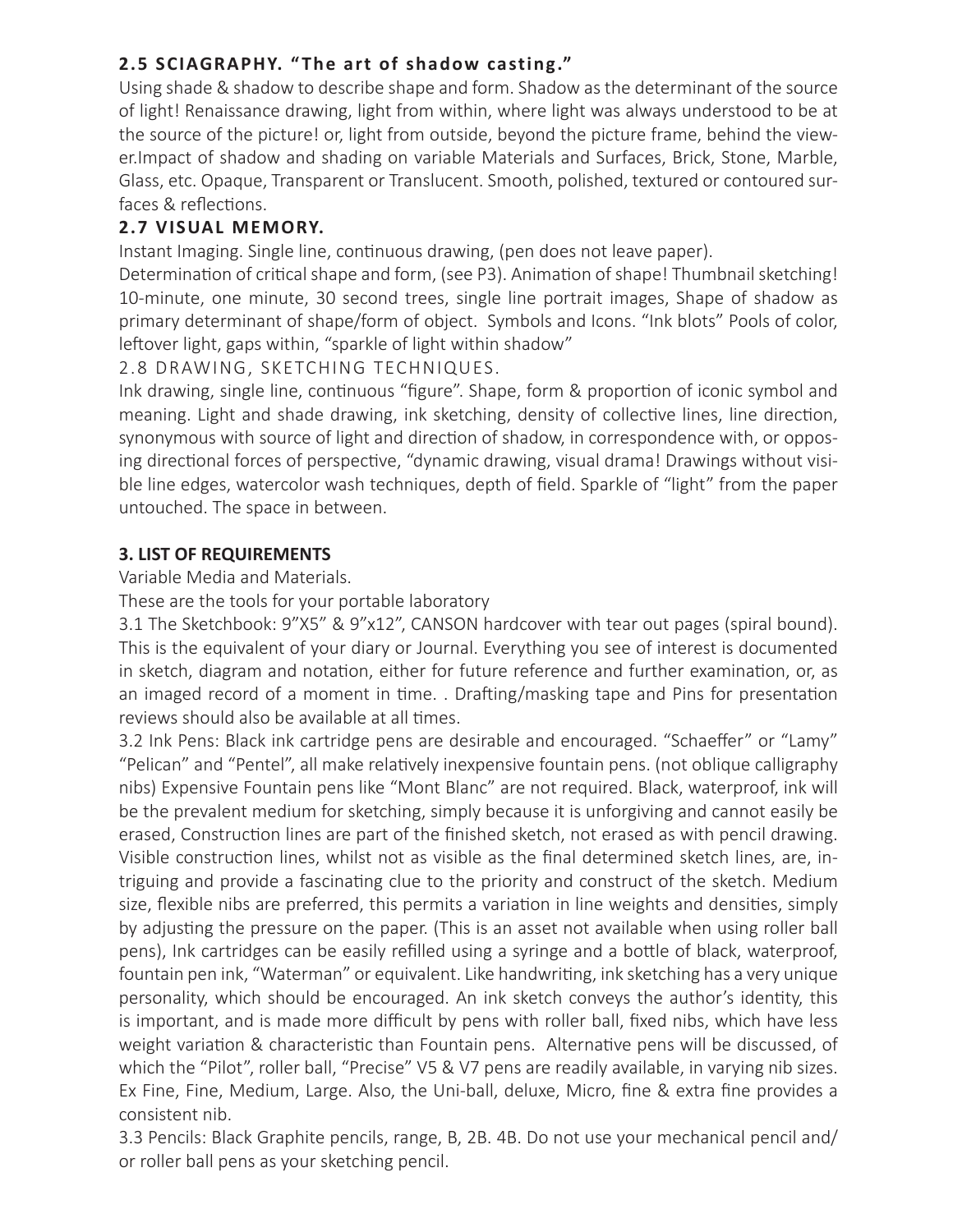### 3. LIST OF REQUIRMENTS COONTINUED:

3.4 Exploration of Pens and Pencils: At this time, you need to explore and experiment, especially with ink pens and ink to find which you are most comfortable with.

### **4. CLASS STRUCTURE & ORGANIZATION**

4.1 Arch 220, Is a 3-hour lab/lecture class, which meets from 9.00.am until 11:50, each Friday. Time will be spent reviewing, discussing and applying class notes. The class sections, will be combined for in class presentations and reviews, with all students having access and counseling from all faculty. This is a "one on one" class with weekly assignments, which will be reviewed each week. It is imperative that all assignments are completed each week. Out of classroom studies will take place within the USC campus and Exposition Park, with further off-campus field trips to selected exceptional architectural sites within greater Los Angeles. Class attendance is imperative and in accordance with USC requirements, more than 3 absences will automatically jeopardize a passing grade.

4.2 GRADING.

| Review of in-class work, out of class, field sketch assignments.---------------------------- 35% |         |
|--------------------------------------------------------------------------------------------------|---------|
|                                                                                                  | ----10% |
| Final and Final Sketchbook Portfolio review and presentation.-------------------------------30%. |         |
| 4.3 STUDY EXERCISES.                                                                             |         |

The following is a broad list of studies and sketch sites to be selected from, (to be further developed) In addition to the syllabus above. Students will be asked on a weekly basis to visit various sites of Architectural interest to sketch and document details and places. In preparation for the above students will be introduced to fundamental strategies and techniques for drawing, sketching and recording images and ideas. Students should not be intimidated by their current lack of confidence or skill, as this course does not essentially demand an inherent "artistic" skill, but introduces the means to "see, understand and document" the physical world around us. General studies, Nature, Landscape, Manmade world, Figure Drawing, Human form.

### **Specific sites and places of interest for sketch analysis and visual documentation:**

USC Campus, Rose Garden & People, individual & groups. Trees, Foliage, Sky/ Clouds.

Museum buildings, Landscape, Arches, Colonnades, Fountains, Flowers, Shrubs. Streets, Walks, Promenades, etc. Harris /Fisher & Watt Courtyards. Tables /swivel chairs, colonnades, gallery, stairs. Fisher gallery / Museum. Sculpture and Statuary, private collection.

Topping Library. Wedge skylight and light monitors, repetitive form, Mudd Hall / Doheny library, Courtyards, doorways, windows, Frieze & Frescoes details,etc.

### **Additional field trips of interest will be recommended, these might include:**

Huntington Gardens, Natural and man-made landscapes.

| Los Angeles, downtown CBD | Urban streets, thoroughfares, alleys, plazas, urban scenesH- |
|---------------------------|--------------------------------------------------------------|
| Historic LA buildings.    | Fine Arts Building, 1926. Walker & Eisen.                    |
| 7th St. and Figueroa St.  | Roosevelt Bldg. (the Roosevelt) 1927. Curlett & Beelman.     |

The proximity of the new Metro light rail system, now makes the extended location of urban field trips feasible on a regular weekly basis).